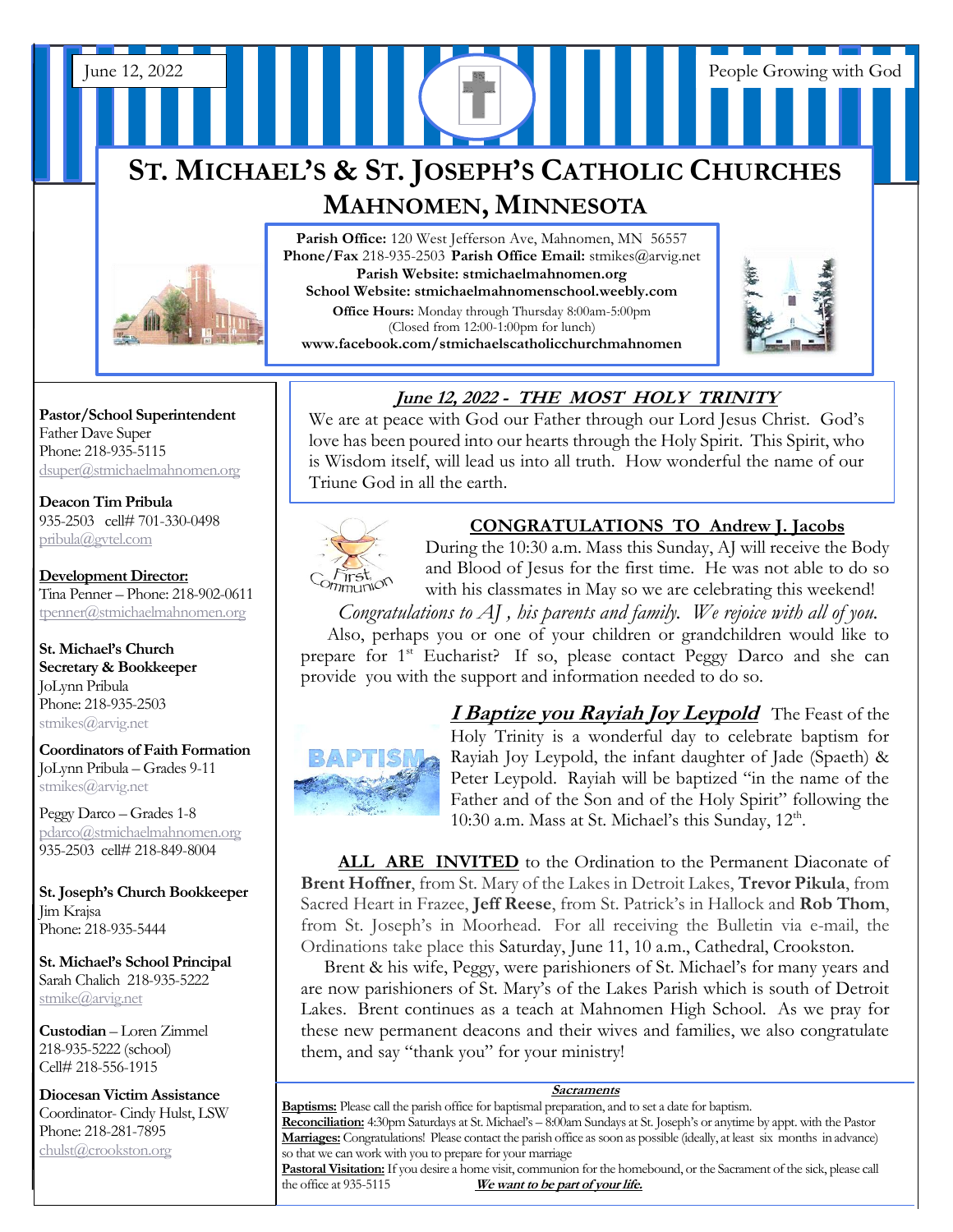

#### **Stewardship of Treasure**

For The Week of June 5, 2022 *Thank you to all who are using envelopes or mailing stewardship to the parish office. You are Heroes!*

|                         | St.Michael's |         | <b>St.</b> Joseph's |         |
|-------------------------|--------------|---------|---------------------|---------|
| Adult                   | \$           | 1885.00 | \$                  | 1825.00 |
| Youth                   | \$           |         | \$                  | 3.00    |
| <b>Plate</b>            | \$           | 234.00  |                     | 248.00  |
| <b>TOTAL</b>            | \$           | 2119.00 | S                   | 2076.00 |
| Cemetery<br>Maintenance |              | 50.00   | S                   | 310.00  |
| <b>Retired Priests</b>  | -S           |         | S                   | 50.00   |

#### **PRAYER SERVICES IN HONOR OF ST. JOSEPH**

This Tuesday, June 14, 5:30 p.m., with the Catholic Daughters of the Americas, St. Michael's Parish Hall. All are invited for the prayer. Following the Prayer Service the monthly CDA meeting will be held.

 Once again, we thank Rudy Suda, Grand Knight of our KC Council, for arranging to have the Icon of St. Joseph available to our parishes last week and this week for us to have 5 Prayer Services in Honor of St. Joseph.

#### **ST. MICHAEL'S - MAHNOMEN & ST. JOSEPH'S - BEAULIEU CEMETERY DECORATIONS**

**THIS** Monday, June  $13<sup>th</sup>$  is the last day to remove decorations around monuments/headstones at St. Michael's and St. Joseph's Cemetery in order to make it possible to mow and trim around them in an orderly fashion. If such items need to be removed by Cemetery personnel, they will be placed in front or behind the Cross/Statues at St. Michael's and by the Cemetery Sign at St. Joseph's and may be picked up there until June 20th. Thank you for your help in this regard and your understanding.

**Father's Day Gift to ICC – Bejou** A memorial to the Immaculate Conception Cemetery is a lovely way to honor your departed parent on Father's Day (June 19th). Mail any donations (make check out to Immaculate Conception Cemetery, Bejou) to Mary Osenga, Immaculate Conception Cemetery Officer, PO Box 2145, Bejou, MN 56516. All donations are tax deductible. Email any questions to [ICC.Bejou@gmail.com.](mailto:ICC.Bejou@gmail.com) A report will be given via the Parish Bulletin in the near future. Thank you.

**RETIRED PRIEST COLLECTION** Our annual collection to help support our retired diocesan priests will be taken up next weekend at all Masses following our normal Stewardship Collection. An envelope for this collection is in our packet of<br>stewardship envelopes mailed to all registered stewardship envelopes mailed to all registered parishioners. Thank you for your generosity.

 This collection helps pay for retired priests supplemental medical insurance, an annual retreat, spring clergy days and other study days. See the OND article featuring Fr. Tom Friedl upon his impending retirement for more information

#### **KNEELING DURING MASS**



Bishop Cozzens recently announced a change which will take place during Masses next weekend in our diocese on the Feast of the Corpus Christi. It is this: All who are able to do so

are asked to kneel after the Lamb of God is prayed or sung, The Assembly should remain kneeling until it is time to go to Communion and after receiving Communion they are encouraged to kneel once again until the Communion song is done, and a time of silent, personal prayer takes place. Bishop shared the full explanation for this change in his OND article several weeks ago. A copy is posted on our Bulletin Boards.

 **A note to Eucharistic Ministers** – we will continue to approach the altar during the Lamb of God and stand with the priest, deacon, and servers to receive Communion together. After Communion is distributed, please continue the practice of reverently waiting until the Eucharist is reserved in the tabernacle, then returning to your pew.

#### **More Eucharistic Ministers Needed.**

We will be starting "Full Teams" June 18-19. At that time more help will be needed. Please call the Parish Office if you are interested, **ALSO:** If you are scheduled to serve & are unable to serve on that date**, PLEASE** find a sub to take your place.

We have done our best to schedule each team to only serve once a month. At times there is a "5<sup>th</sup> Weekend." And an additional time to serve will be scheduled. A quick reminder to **"sign-in & check-in"** by the schedule in the Gathering Space at least 10-15 minutes before Mass. That way we will know that you able to serve & won't need a "fill in."

**Thank You!**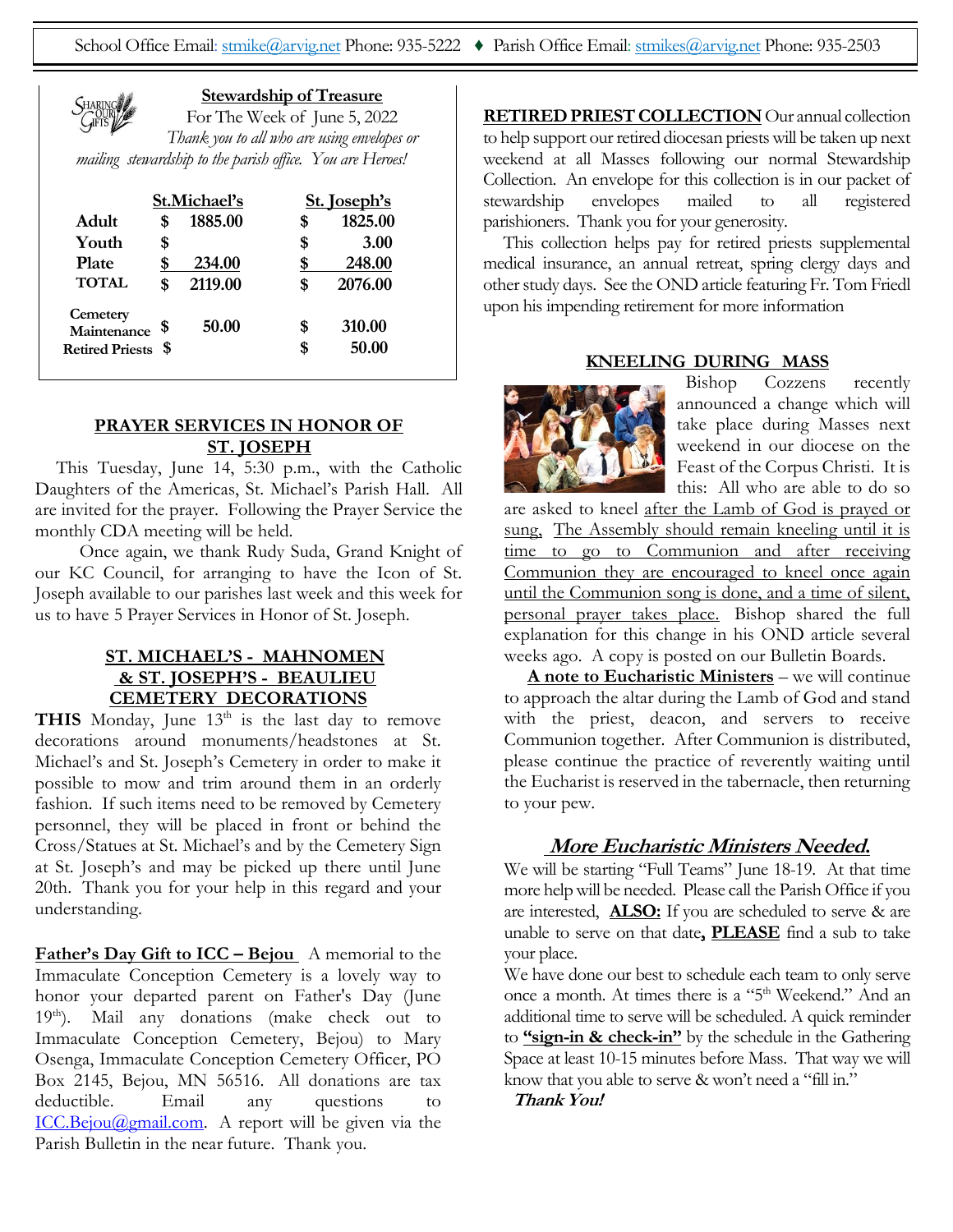|                                       | 7:00am-6:00pm School Rummage Sale (at 316 W. Monroe Ave. Mahnomen)                               |  |  |  |
|---------------------------------------|--------------------------------------------------------------------------------------------------|--|--|--|
| Saturday                              | 10:00am Permanent Deacon Ordinations at the Cathedral                                            |  |  |  |
| 6/11/22                               | 4:30pm Reconciliation                                                                            |  |  |  |
| Team 2                                | 5:00pm Mass @ St. Michael's: †Charles Pribula by the Family of Randy Rider & Karen Keller Rider  |  |  |  |
|                                       | <b>Servers:</b> Thor & Aksel Askelson<br><b>Sacristan:</b> Nancy LaDoux                          |  |  |  |
| <b>Holy Trinity Sunday</b>            | <b>Commentator:</b> Help Needed<br>Lector: Joan Refshaw                                          |  |  |  |
|                                       | Eucharistic Ministers: Dcn Tim, Urban Jirik, Joan Refshaw, Milton & Nancy LaDoux                 |  |  |  |
|                                       | Ushers: Urban Jirik, Bryan Klinkhammer, Milton & Chris LaDoux                                    |  |  |  |
|                                       | <b>Cantors:</b> Theresa Zettel<br>Pianist: Brenda Sorenson                                       |  |  |  |
|                                       | 8:00am Reconciliation                                                                            |  |  |  |
|                                       | 8:30am Mass at St. Joseph's: For The Parishioners                                                |  |  |  |
|                                       | Lector: Kayla Bruce<br><b>Commentator:</b> Yvonne Kersting<br><b>Gifts:</b> Steve & Kathy Haider |  |  |  |
| Sunday<br>6/12/22                     | <b>Eucharistic Ministers: Rita Wolbeck</b><br>Servers: Olivia & Ava                              |  |  |  |
|                                       | 10:30am Mass at St. Michael's: †Marvin Johnson by Darcy Johnson                                  |  |  |  |
|                                       | Servers: Brandon Miller & Dakotah Littlewolf<br>Sacristan: John Darco                            |  |  |  |
| Team 2                                | Lector: John Darco<br><b>Commentator:</b> Peggy Darco                                            |  |  |  |
|                                       | Eucharistic Ministers: Karen Hanson, Jill Bisek, Misty Amberg, John & Peggy Darco                |  |  |  |
| <b>Holy Trinity Sunday</b>            | Ushers: Steve Worms & Mark & Max Amberg & Help Needed                                            |  |  |  |
|                                       | Pianist: Gina Worms<br><b>Cantor:</b> Jill Bisek                                                 |  |  |  |
|                                       |                                                                                                  |  |  |  |
| Monday<br>6/13/22                     | No Mass                                                                                          |  |  |  |
|                                       | 6:00pm Advancement Committee Mtg in Pie Room                                                     |  |  |  |
| Tuesday                               | 8:30am Mass at St. Michael's: †Arlene Schoenborn by Elmer & Bev Schoenborn                       |  |  |  |
| 6/14/22                               | 10:00am Rosary at MAALC: By Catholic Daughters - Bev Schoenborn                                  |  |  |  |
|                                       | <b>Collection Counters:</b> Elmer Schoenborn & Eloise Kettner                                    |  |  |  |
|                                       | 5:30pm CDA Rosary & Mtg                                                                          |  |  |  |
|                                       | 7:00pm St. Michael's Pastoral Council Mtg @ Parish Office                                        |  |  |  |
| Wednesday                             | 10:00am Mass at MAALC: † Joey Gieseke by Carol Liebl                                             |  |  |  |
| 6/15/22                               |                                                                                                  |  |  |  |
| Thursday<br>6/16/22                   | <b>Bulletin Folders:</b> Week 3 - Patti & Pauline Vizenor                                        |  |  |  |
|                                       | 6:30pm Mass at St. Joseph's: † Clarence Buschette by Rita Wolbeck                                |  |  |  |
|                                       | Following Mass there will be a 7:00pm St. Joseph's Pastoral Council Mtg.                         |  |  |  |
| Friday                                | 8:30am Mass at St. Michael's: † Vi Beuning by Jim Beuning                                        |  |  |  |
| 6/17/22                               |                                                                                                  |  |  |  |
| Corpus Christi                        | 4:30pm Reconciliation                                                                            |  |  |  |
| Saturday                              | 5:00pm Mass @ St. Michael's: +Vi Beuning by Al Tschida                                           |  |  |  |
| 6/18/22                               | <b>Sacristan:</b> Sandy Kaster <b>Servers: Help Needed</b>                                       |  |  |  |
| Team 3                                | <b>Commentator:</b> Patti Vizenor<br>Lector: Lisa Larson                                         |  |  |  |
|                                       | Eucharistic Ministers: Den Tim, Lisa Larson & Marlys Johnson & Help Needed                       |  |  |  |
| <b>Collection for Retired</b>         | Ushers: Don Eveslage, Tyler Schoenborn, Don Kaiser, & Bryan Klinkhammer                          |  |  |  |
| Priests                               | <b>Cantor:</b> Tina Penner                                                                       |  |  |  |
| Happy Father's Day                    | 8:00am Reconciliation                                                                            |  |  |  |
| Corpus Christi                        | 8:30am Mass at St. Joseph's: †John & †Ida Neisen by Sally Neisen                                 |  |  |  |
| Sunday                                | <b>Lector:</b> Deb McNamee Commentator: Doug Kersting Gifts: Seth & Mara Felland                 |  |  |  |
| 6/19/22                               | Eucharistic Ministers: PauliAnn Neisen Servers: Bailey Halvorson & Josie Crandall                |  |  |  |
| Team 3                                | 10:30am Mass at St. Michael's: For The Parishioners                                              |  |  |  |
|                                       | Servers: Graham & Kara Stone & Ava Leu<br><b>Sacristan:</b> Joe Dewey                            |  |  |  |
| <b>Collection for Retired Priests</b> | Lector: Robert Durant<br><b>Commentator:</b> Char Spaeth                                         |  |  |  |
|                                       | Eucharistic Ministers: Den Tim, Kari Schouveiller & Doris Eiynck & Help Needed                   |  |  |  |
|                                       | Ushers: Dan Schoenborn, Duane Schouveiller, Tim Spaeth & Help Needed                             |  |  |  |
|                                       | <b>Cantor:</b> Choir Pianist: Gina Worms                                                         |  |  |  |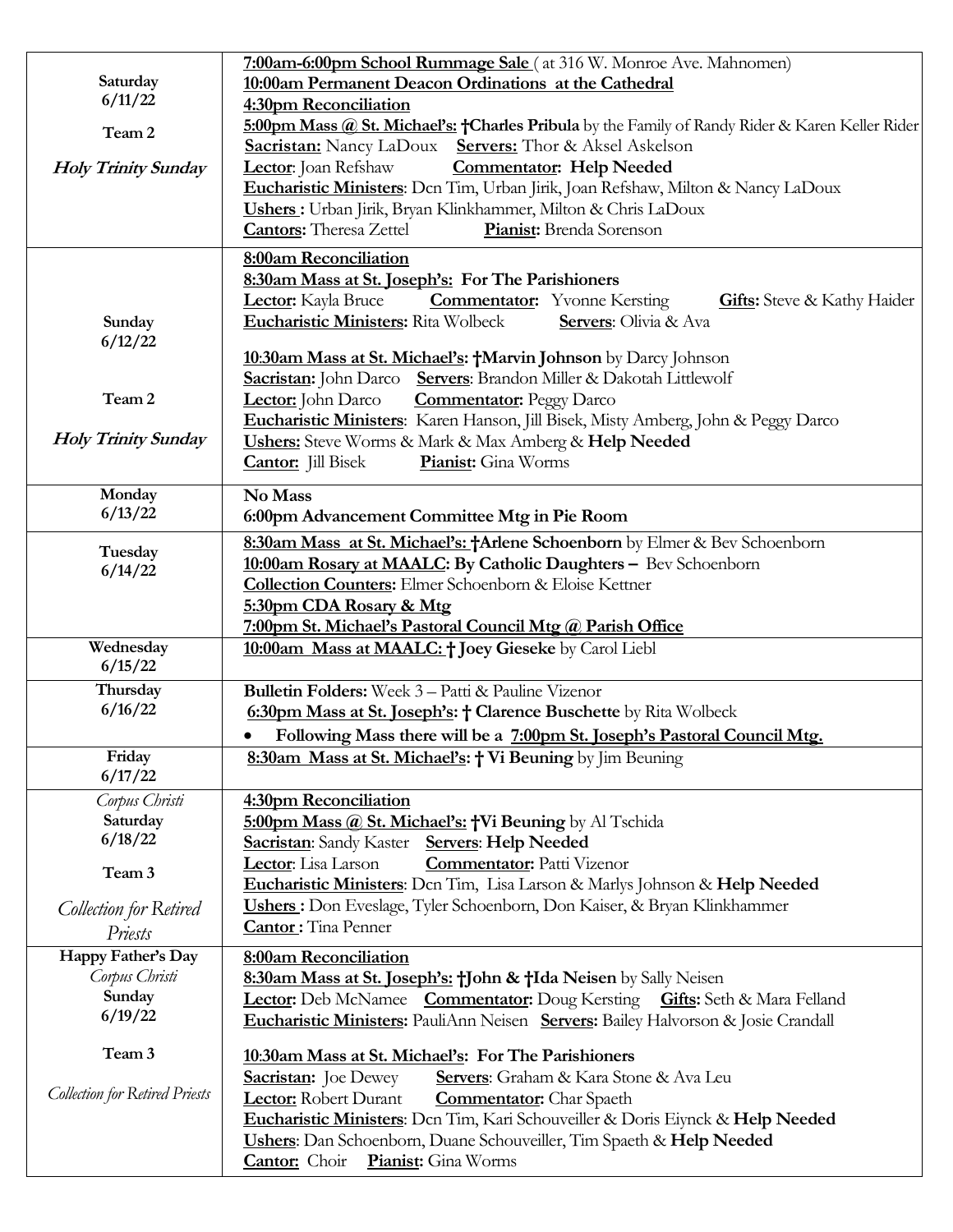## <u>THANK YOUS</u> **MESSAGES TO SHARE:**

 "*St. Michael's Church Staff, Thank you is not enough for the years of guidance, love and support…we appreciated all you have done for our family. May the blessings of the Lord be upon you all, now and forever more. With love, The Jacobs Family"*

 *" Fr. Dave and School Children, Thank you so very much for your blessing and prayers for Vern! Because of them he is slowly improving! Keep on praying. Love, Dolorus Krile"*



## **EUCHARISTIC REVIVAL INVITATION**

**NEXT SUNDAY JUNE 19TH**

All are invited to celebrate Mass next Sunday on the Feast of Corpus Christi, June 19<sup>th</sup>, 1 p.m., St. Philip's, Bemidji, and to be part of a Eucharistic Procession at 2 p.m. The Eucharist Procession will go along Lake Bemidji. Both the Mass and Procession will open the Eucharistic Revival in the Diocese of Crookston. If you are unable to attend the Mass, please join the procession at 2:00.

 Bishop Cozzens will process with Body of Christ which will be escorted by priests, deacons, religious, first communicants, Knights, families, and other lay faithful. If you have someone who has received First Communion this year, we ask that your child wear their first communion clothing and they and their families will have a special place in the procession**.** Fourth Degree Knights: please wear your regalia because you will be helping to lead the procession. For planning purposes, please go to [www.crookston.org/revival](http://www.crookston.org/revival) to register.

**The "Sunday Mass Devotional" on KRJM "Gold 101.5 FM" Radio** Can be heard from **(1:00-1:30pm each Sunday)** • **Today's "Sunday Mass Devotional" Sponsored by: St. Michael's Family Aid The "Sunday Mass Devotional" on KRJM "Gold 101.5 FM" Radio** Can be heard from **(1:00-1:30pm each Sunday)**

 $\overline{a}$ 



#### **YOUR PRAYERS ARE NEEDED**

**Please pray for those in need & for their healing and peace.** 

#### **We especially remember:**

Vernon Krile, James Wolbeck, Jim Beuning, Pat Guenther, Donna Ahmann, Debra Ruperts, Carol Geray, Jennifer Stevens, Rob (Gooner) Guenther, Franklin Preisler, Joan Safar, Al Olien, Glenn Hanson, Gina (Houdek) Kemper, Corrine Sanders, Marlene Beyer, Josh Knowles, Doodie Andring, Heather (Darco) Zimmel, Brandel Bjerke, Tanner Gangl, Peter Stock, Lester Krause, Ryan Syverson, Susan Bendickson, Brandy Joyce, Laura (Foss) Linder, Patti Fitzpatrick, Greg LaVoy, Marvin Priske, Steven Priske, Dolly Bellerud, Linda Ames Starkey, Lily Thronson, Linda Schultz, Sue Wolfe, Pete Houdek, Joshua Jirik, Marilyn Natvig, Phyllis Jaeger, Jeffrey Gieseke, Sharon Sanberg, Carrisa Sjolie, Keegan Rustad, Keith Francis, Sonny Saice,Doug Krier, Sawyer Monahan, Robert Becker, Sallie Johnson, Bruce Omang, Bobbie Nelson, Nina Fischer, Lucy Johnson, Laurie Dodd, Donald Brtek, Nicole Justesen, Gary Justesen, Paul Bisek, Sharon Goldsmith A*nd all recipients of the Catholic Daughter Prayer Blankets.*

*\*\*To add someone to our Parish Prayer Chain you may call the Parish Office (935-2503) or call* 

*Eloise Kettner (935-5724) OR make a request via our Parish App*

#### **BULLETIN BITS June 12, 2022 The Most Holy Trinity Sunday**

*"But when he comes, the Spirit of truth, he will guide you to all truth..." (JOHN 16:13)*

It has been said that the best gift we can give someone is to teach them how to pray. If you don't talk and more importantly, listen, to God every day, how else will you know what He is calling you to do? Just as you talk to family and friends every day, get in the habit of talking with God every day. Develop a daily prayer routine. Keep your prayers simple and sincere. This is best done in silence, when you can hear His response.

#### **June 12, 2022 The Most Holy Body & Blood of Christ**

Genesis 14:18-20; Psalms 110:1-4; 1 Corinthians 11:23-26; Luke 9:11b-17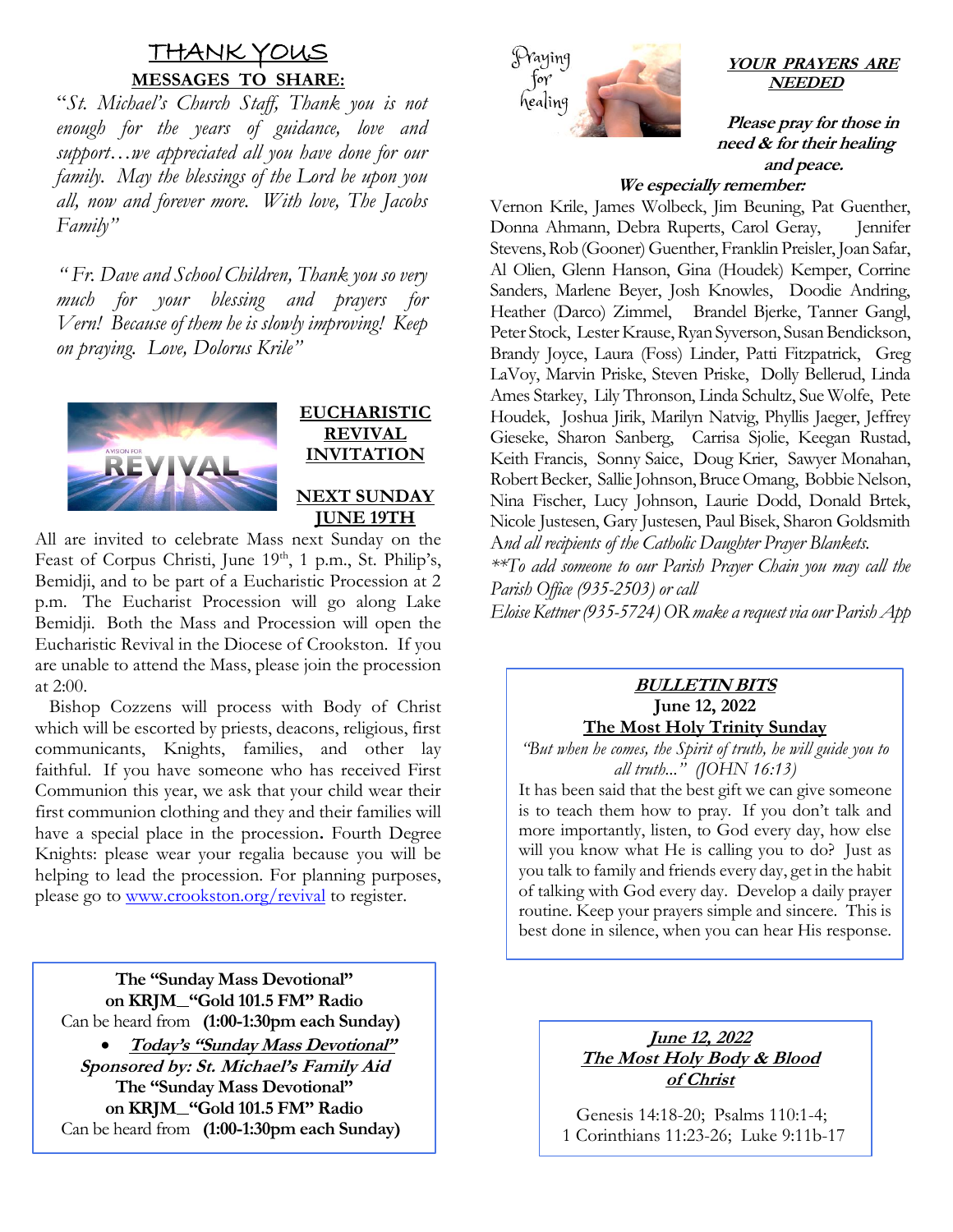## St. Michael's School News

**"Faith. Excellence. Service"** St. **NEW Summer Hours:** Michael's **Mon.- Wed. 9:00am – 3:00pm** School  **To contact the school office Please call: 218-935-522 or Tina @ (218) 902-0611**

• The June 14<sup>th</sup> Advisory Council meeting has **been cancelled.**



**"Yard Games Anyone?" Community Family Fun Night Wednesday, June 15, 2022 5:30-7:00 p.m. St. Michael's School Playground Join in the fun! Come play yard games with the whole family. Supper will be served picnic style! Bring a lawn chair. Open to all families with Children Ages Birth through Elementary RSVP: St. Michael's School 218-935-5222 Cancelled if raining: See Facebook @stmichaelscatholicschoolmahnomen**

## **THANK YOU!!**

### **School Anonymous Matching Funds**

 **We are happy to share that as of May 31, 2022 we have received \$20,470.12 toward the \$20,000.00 needed to secure the \$10,000.00 Match via an anonymous donor to St. Michael's School. The challenge was a 1 for 2 match between July 1, 2021 and June 30, 2022. For every dollar raised we would receive \$.50, up to a \$10,000.00 match. YOU did it! Thank you all contributors AND continued**  thanks to the Donor. This is the  $4^{\text{th}}$  year the **Anonymous Donor has made the \$10,000 Matching Gift possible!**

We have raised \$20,470.12 towards this goal! Praise the Lord! Thank you for your faithful stewardship for St. Michael's School.

#### **RETIREMENTS**:

*Congratulations to Juanita Zimmerman* (Kindergarten Teacher) on her recent retirement from St. Michael's School. She will be missed in the classroom, but plans on returning as a Foster Grandparent.

*Thank you to Nancy Jaeger* (Volunteer Assistant Cook) for her 6 years of volunteer service to St. Michael's School. We will miss you "Grandma Nancy".

#### **RESIGNATION**

*We wish Lindsey Sather the best of luck* as she moves on from the St. Michael's School Pre-K teaching position. Thank you for all you have done for St. Michael's School! She will be in our thoughts and prayers as she embarks on her next adventure.

#### **TEACHING POSITION AVAILABLE: Kindergarten Teacher-St. Michael's School Mahnomen, MN**

**St. Michael's School is looking to hire a kindergarten teacher for the 2022-2023 School Year.** 

**St. Michael's School is an accredited Pre-Kindergarten-Grade 6 Catholic school located in the small rural community of Mahnomen, MN. We offer a family like atmosphere, dedicated staff and a small teacher to student ratio. Responsibilities include providing quality standards based instruction, evaluating and assessing student performance, and communicating student progress to parents/guardians.**

**St. Michael's School offers a full benefit package including health, dental, pension, and more.**

**Candidates must have a current Elementary Education Teaching License from the Minnesota Department of Education.**

**Housing is available.**

**Send letter of application, resume, credentials, and letters of reference to:**

 **Mrs. Sarah Chalich, Principal St. Michael's School 501 1st Street SW Mahnomen, MN 56557 218-935-5222 [schalich@stmichaelmahnomen.org](mailto:schalich@stmichaelmahnomen.org)**

 **Position open until filled**

*Tina Penner St. Michael's School Secretary Development Director*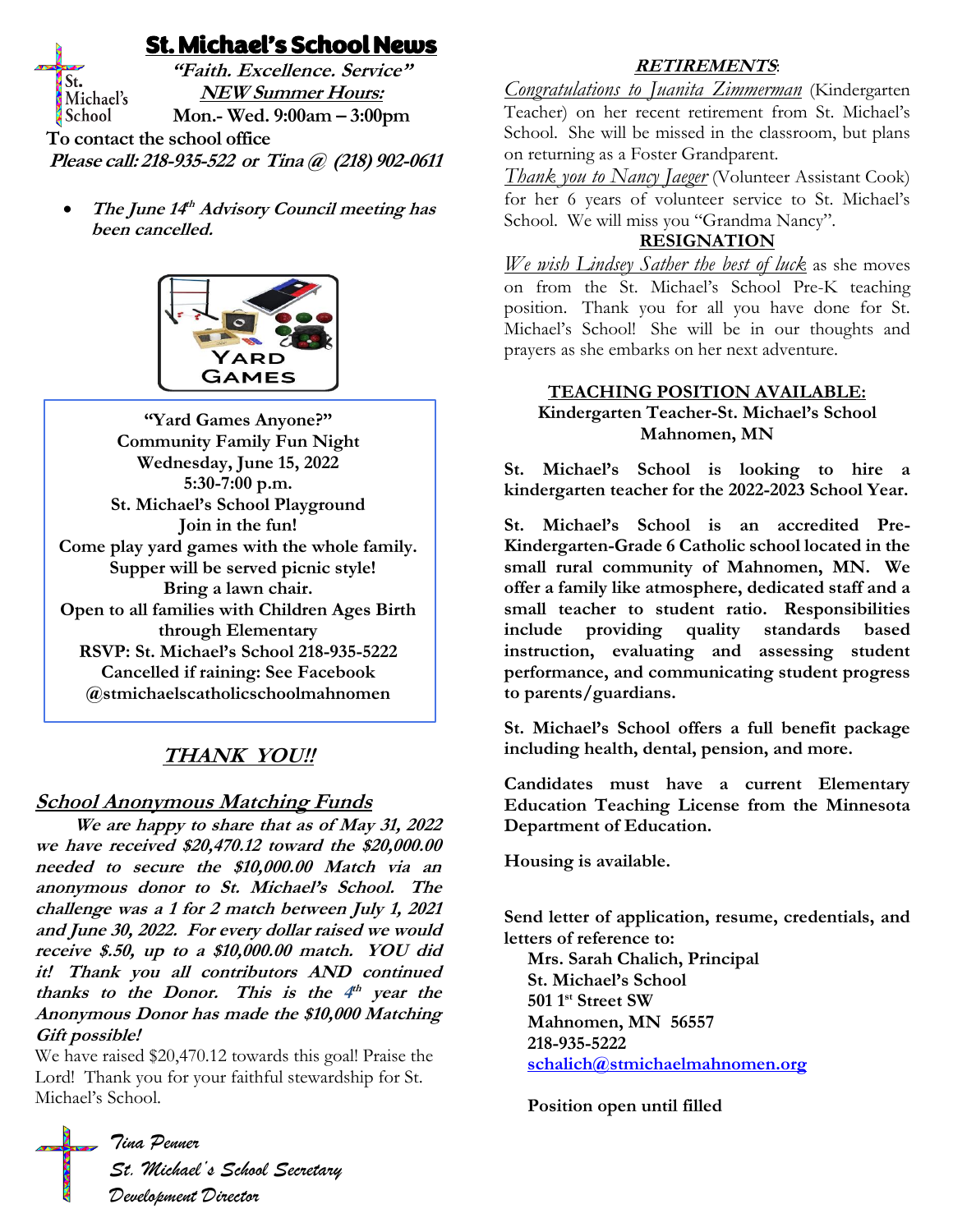### **FINANCIAL UPDATES**

**St. Michael's Financial Update** for the 11 months (91.6%) of the 2021-22 Fiscal Year Parish Operating Budget follows: Income was \$318,709.33 of \$324,904.00 budgeted income (98%). Expenses were \$334,666.16 of \$319,251.41 budgeted expenses (104.8%). Sunday Stewardship was \$166,186.57 of \$197,600.00 budgeted income (84.1%).

 Sunday Stewardship and extra Donations combined are nearly \$30,000.00 short this FY. Expenses and income are both higher due to capital expenses (west doors of School, natural gas boilers, refurbishing chalices) which were covered by Grants/Gifts. Also, our Finance Council did budget \$31,000.00 of Capital Gain Interest Income from our Building Fund Investments during FY 2020-21 otherwise our Operating Budget would show a greater deficit.

 Thus, any additional Stewardship (make-up or extra Donations) by the end of this Fiscal Year (June 30, 2022) will greatly help reduce our impending deficit. Thank you.

**St. Michael's Catholic School Update** for the 11 months (91.6%) of the 2021-22 Fiscal Year Operating Budget follows: Income was \$446,513.54 of \$514,299.29 budgeted income (86.8%). Expenses were \$464,625.92 of \$507,585.94 budgeted expenses (91.5%). We continue to be within budget with much support from St. Michael's & St. Joseph's Parishes & Parishioners' gifts, Matching Funds, Grants, Scholarships and a MN Pre-K Covid Grant, etc. Thank you to all who are making it possible to give a faith-based education and daily religious formation to another generation of our children.



We have a need for Meals on Wheels volunteer drivers in the City of Mahnomen Mondays through Fridays.

- 1. We have multiple delivery routes that go from 10:45AM to 11:45am. The delivery routes will usually take about an hour.
- 2. We offer contact-less delivery (meaning you knock and leave the meal and then walk away to see if they pick up the meal).
- 3. We have gloves and masks available for volunteers.

People interested in volunteering can contact our Mahnomen Site at 218-935-5800 or our Regional Manager Shawn at 218-308-3540 to discuss options.



## **Gifts & Memorials Given**

**St. Michael's Church Memorials**

**†Rosella Spaeth** by Dean & Sharon Johnson **† Rosella Spaeth** by Daniel & Christy Stall **† Rosella Spaeth** by Ray & Sandy Klinkhammer **† Rosella Spaeth** by Lloyd & Sandy Maydole **† Eldora Kemper** by Ray & Sandy Klinkhammer **† Eldora Kemper** by John & Jackie Haugo

**St. Michael's Music Fund † Rosella Spaeth** by Connie Bruggeman

#### **St. Michael's Cemetery Fund**

**† Dora Kemper** by Sandra Seykora **† Dora Kemper** by Steve & Kathy Haider **† Dora Kemper** by Marjorie Fabre **† Dora Kemper** by Connie Bruggeman **Donation** by Cecilia Muscolo

**St. Michael's School † Eris Super** by Ken & Linda Svenby

**St. Joseph's Cemetery Fund † John & †Tina Dobmeyer Family** by Richard & Doodie Andring **† Deceased Family Members** by John & Peggy Darco

#### **SPIRITUAL DIRECTION PREPARATION PROGRAM**

Do you wish to help others discover a personal, intimate relationship with God? Are you interested in preparing for retreat ministry or training to become a spiritual director? Are you looking to hone your deep, compassionate, nonjudgmental listening skills? We invite you to consider the Spiritual Direction Preparation Program (SDPP) presented by the Franciscan Spirituality Center.

 Since 1985, we have trained more than 600 people in the practice of spiritual direction. This innovative training program provides a mix of workshops and real-life experiences to prepare individuals to share their compassionate listening skills as trained spiritual directors in their communities.

 Spiritual directors are compassionate, nonjudgmental listeners who accompany people on their spiritual journeys. Spiritual directors come from all walks of life and do not offer counseling, advice or problem-solving but rather serve as trusted guides to help others discover their inner wisdom. For more information see our website or contact our director, Steve Spilde at (608) 791-5297.

 The next cohort will begin in September 2022. Application deadline is August 1, 2022.

Check out the Franciscan Spirituality Center website for more information: [www.fscenter.org](http://www.fscenter.org/)